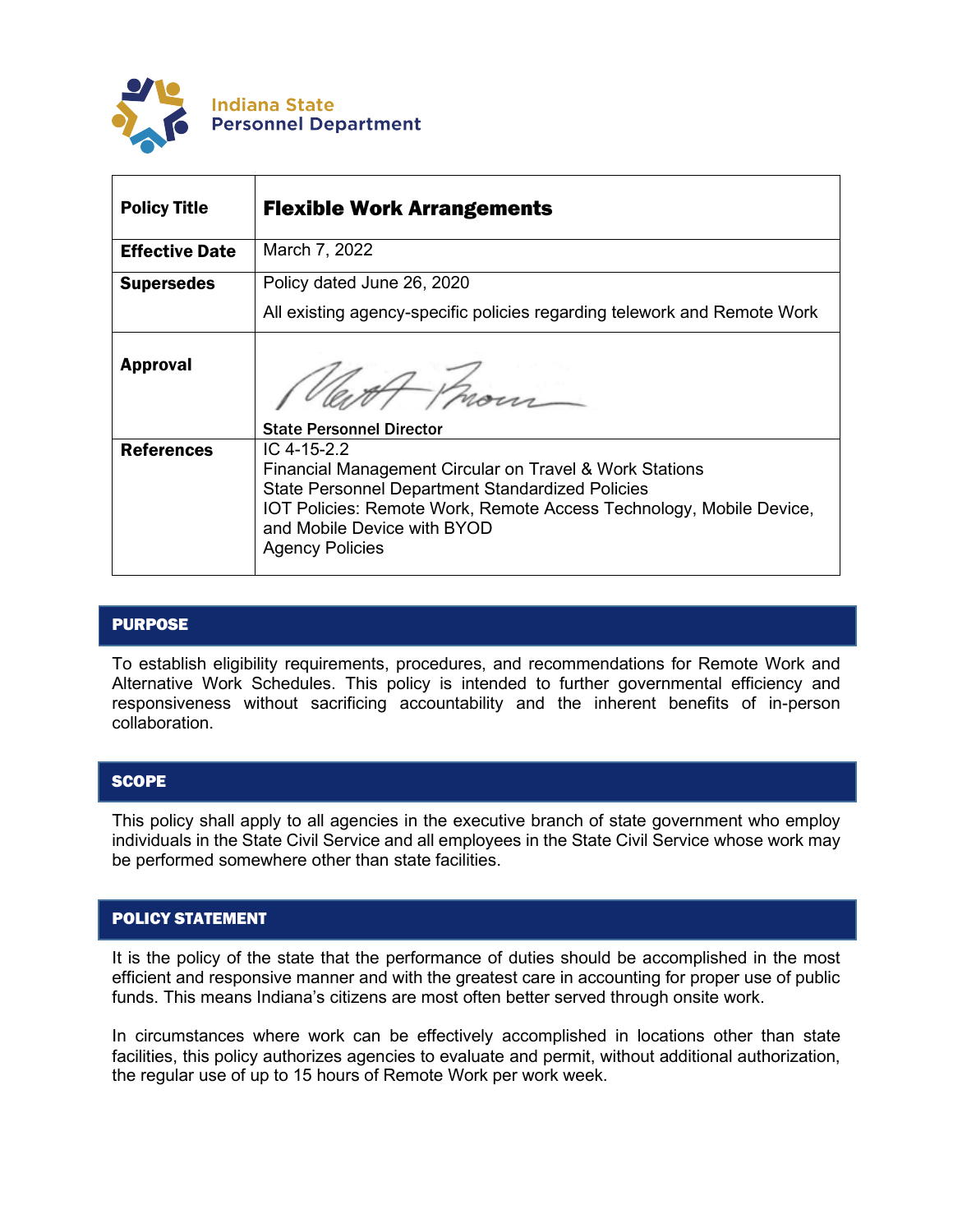Where operations allow, agencies may establish Alternative Work Schedules for employees consistent with the Hours of Work policy.

Agencies authorizing Remote Work must consider the purpose of this policy, the needs of the agency, the essential functions of the jobs authorized for Remote Work, and the abilities of affected employees to perform assigned duties in alternate locations.

## DEFINITIONS

Alternative Work Schedule: A work schedule that deviates from the standard 7.5 hours of work per day, for ten days per pay period.

Office: The state work site location where the employee's work is normally performed.

Remote Work Site: A mutually agreed upon remote location where the employee will work.

Remote Work: Performance of assigned work in a location other than the Office on specified days/hours via authorized technology.

Remote Work Agreements: An arrangement, as documented by State Form 56972, identifying the Remote Work responsibilities of both an employee and management.

### **ELIGIBILITY**

No employee may perform Remote Work or work an Alternative Work Schedule unless their Appointing Authority (or designee) has determined that such work will:

- 1. Improve or maintain service delivery;
- 2. Improve or maintain availability to the public or customers;
- 3. Allow for employee work and productivity to be measured and appraised in the same way, or better, as it would be if the employee were in the Office each day or working a standard schedule;
- 4. Have no negative impact on other departments, functions, or staff;
- 5. Improve or maintain employee productivity and satisfaction; and
- 6. Contribute to hiring and retention of productive and engaged staff.

An employee may be eligible for Remote Work if their performance, as determined by their manager, is satisfactory, they are able to work independently, and their work may be effectively performed remotely.

Employees who have not yet demonstrated, or who are not currently demonstrating, satisfactory performance of their job functions are not eligible for Remote Work.

Unless approved by INSPD, Remote Work must be performed within the geographical boundaries of Indiana unless traveling for official functions.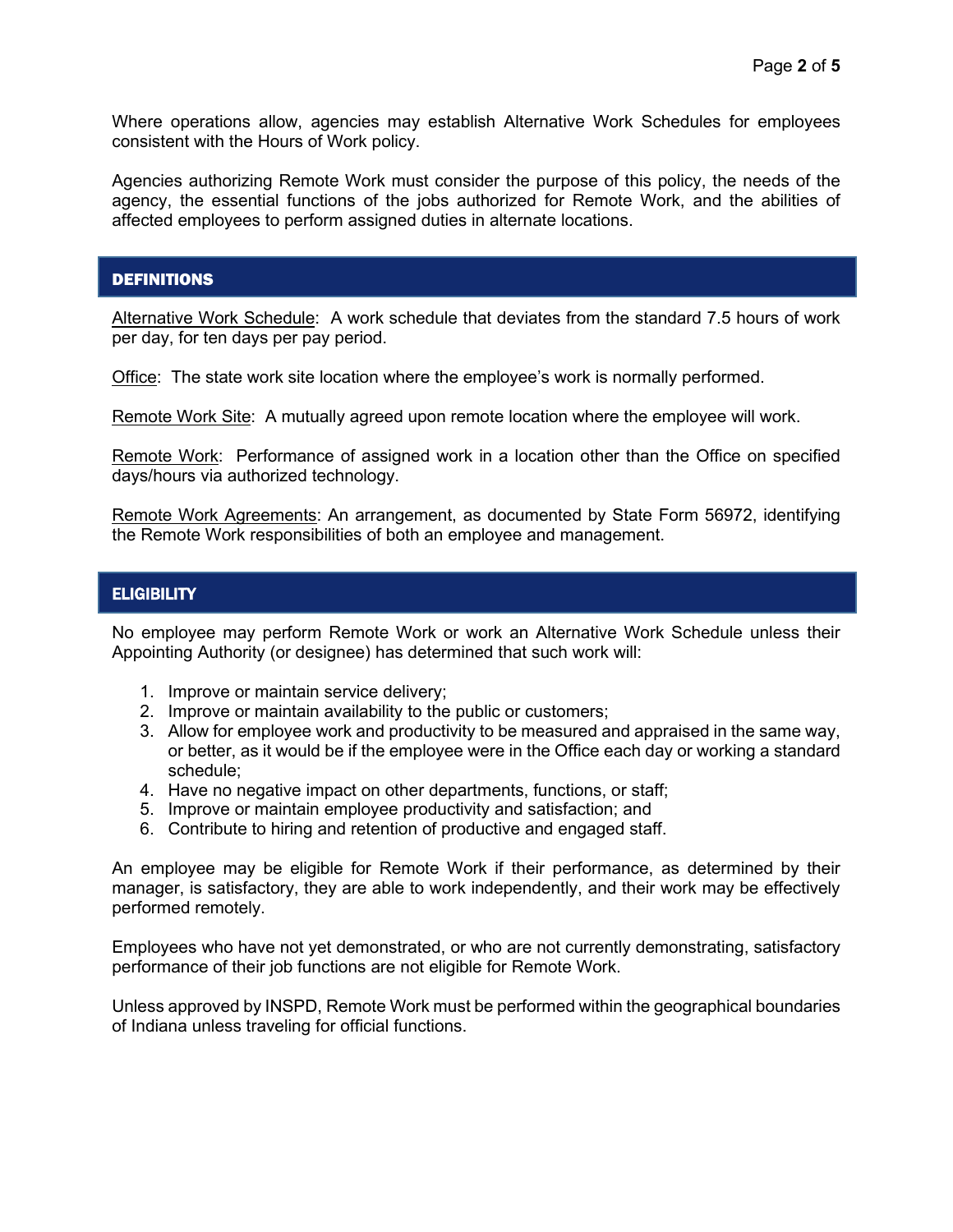### PROCEDURE FOR DETERMINING REMOTE WORK ELIGIBILITY

### Agency Approval of Remote Work

Appointing Authorities (or designees) may authorize an employee to work remotely up to 15 hours per work week if eligible for Remote Work.

- 1. Prior to performing Remote Work, an employee and their manager may collaborate to complete the Remote Work Feasibility Worksheet (State Form 56970), the Remote Work Readiness Assessment (State Form 56971), and the Remote Work Safety Checklist (State Form 56975).
- 2. If an employee's manager, having collaborated with the employee, believes the employee is eligible for Remote Work and the proposed Remote Work Site is suitable for Remote Work, they may seek approval from the agency's Appointing Authority (or designee).
- 3. If the agency's Appointing Authority (or designee) agrees that Remote Work is suitable, the eligible employee and their manager must complete and sign the Remote Work Agreement (State Form 56972). Additionally, the manager shall outline clear and quantifiable work productivity standards that directly correlate to the employee's role, responsibilities, and annual goal plan.
- 4. Managers are responsible for maintaining all documents and forms required by this policy and must send all Remote Work Agreements to their human resources department to be included in the employee's personnel file.
- 5. Remote Work Agreements must be reviewed no less than annually, and in conjunction with performance appraisals.

Requests to work remotely more than 15 hours per work week will not be approved barring a unique operational or business need of the agency. In the rare case an Appointing Authority determines the business needs of the agency necessitate the authorization of an employee or department to regularly work more than 15 hours per week from a Remote Work Site, an Appointing Authority may submit a request for additional authorization to the State Personnel Department via email: EmployeeRelations@spd.IN.gov.

# GUIDELINES AND OTHER REQUIREMENTS

#### Employee Participation

- 1. Remote Work is a privilege. A manager may terminate authorization for Remote Work for any employee at any time.
- 2. Employees authorized to use Remote Work Site(s) may request to cease using such Remote Work Site(s) at any time; however, should the needs of the agency require work in Remote Work Site(s), affected employees may be required to perform assigned duties at a Remote Work Site.
- 3. All workplace policies and performance standards applicable in Office locations are also applicable in Remote Work Sites. Policy violations or failures to meet standards are subject to appropriate corrective action in the same manner as if the policy or standard were violated in the Office.
- 4. Corrective action may be taken against an employee for failing to comply with the provisions of the Remote Work Agreement.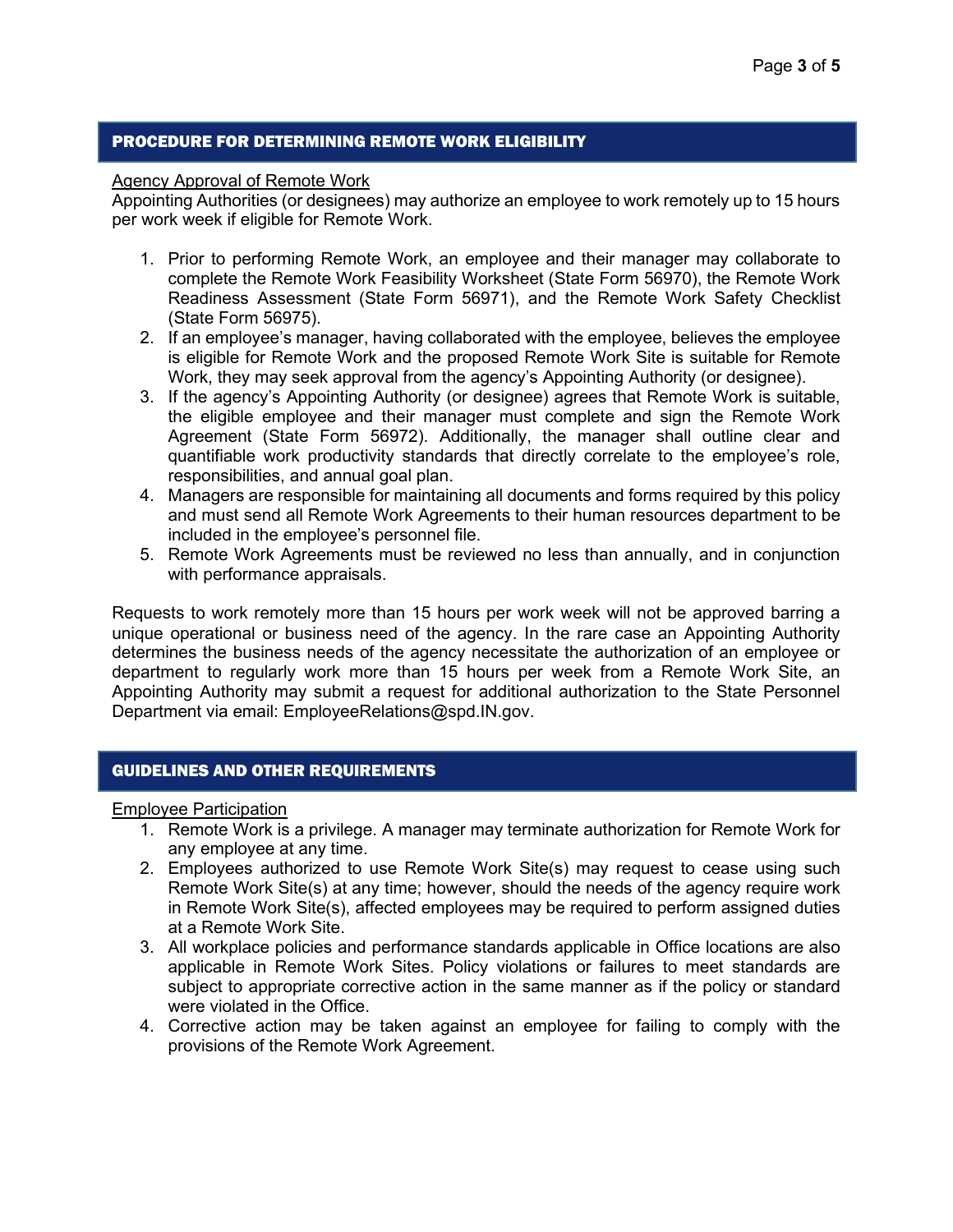## **Employment**

- 1. The employee's duties, obligations, responsibilities, and conditions of employment with the state will be unaffected by Remote Work. Remote Work Agreements shall not be construed to alter the employment relationship.
- 2. Authorized business expenses must be submitted in accordance with state reimbursement policies.
- 3. The manner in which employees and managers account for work performed remotely must allow for a reasonable accounting of an employee's time and productivity. Both the employee and their manager are responsible for implementing practices and tools to account for activity and performance. The state provides many tools to do this, including but not limited to Remote Work Logs, Outlook Calendars, and PeopleSoft Time and Labor.
- 4. Employees authorized to work at a Remote Work Site must accurately account for their hours worked. When reporting hours through PeopleSoft Time and Labor that were worked remotely, employees must select "REMOTEWORK" from the look up feature for "Rule Element5" in addition to reporting the hours as "Regular Work Hours - REG." Additionally, employees may provide a description of the work performed remotely in a comment field in Peoplesoft Time and Labor.

# **Schedules**

- 1. Employees must notify their manager immediately of any situation that interferes with their ability to perform their job duties at the Remote Work Site and, while unable to perform Remote Work, must utilize the appropriate accrued leave in accordance with applicable leave policies and procedures.
- 2. To the extent possible, and considering available Office space, agency divisions/departments are encouraged to establish standard, weekly in-person workdays in which all team members report to their Office. When there is an assigned departmental in-office workday, employees of that department must utilize the appropriate accrued leave in accordance with the applicable leave policies and procedures if unable to report to the Office on the established in-person workday.
- 3. Managers may agree to allow employees to occasionally deviate from hours and/or schedules as set forth in their Remote Work Agreement. In making such a determination, the manager must consider the employee's productivity and schedule, as well as the business of the agency and the needs of the agency's clients, customers, and stakeholders.
- 4. Employees shall be available by email, phone, and other communication methods established by their manager during working hours.
- 5. Employees shall be available for online meetings, conference calls, trainings and other required activities as directed by their manager.
- 6. Where network bandwidth may accommodate it, employees should enable their computer's camera during all online meetings, trainings, and other virtual activities.
- 7. Employees appearing on camera while performing Remote Work should adhere to their Office's dress and appearance standards.
- 8. If business conditions require the employee's presence at a state Office, the employee is to report, even if this occurs during normally scheduled Remote Work Site hours.
- 9. Except for participating in online meetings and calls, employees are prohibited from conducting meetings with clients, customers, or other employees in the employee's home.